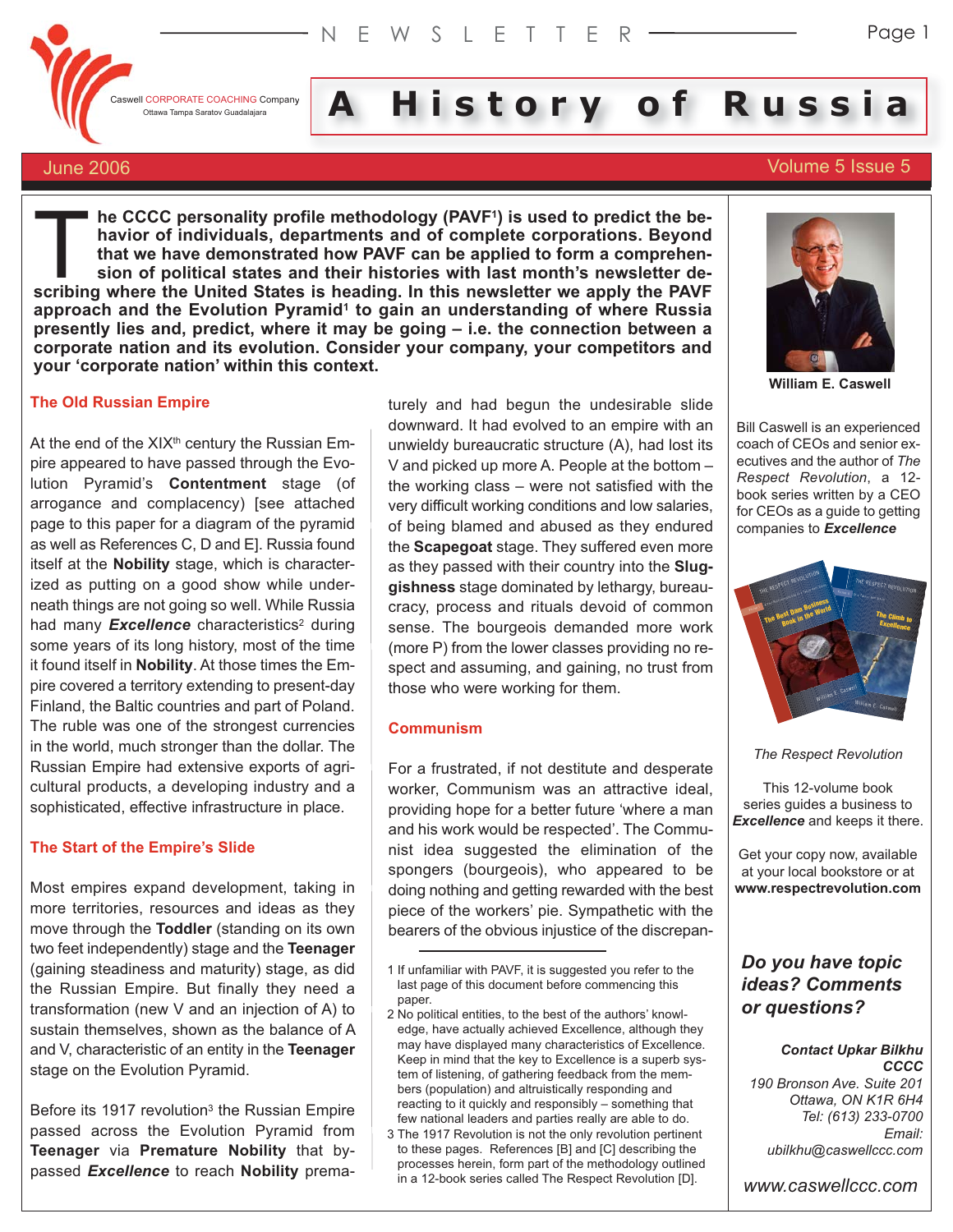cies, young people from high society, well educated and articulate, were among the first revolutionaries. Wanting to change the old system and to build a new respectful one, the revolutionary idealists decided that the best way would be to completely destroy the old societal and political structure. The new Communists idealists had two choices, to move back up the right hand side of the Pyramid towards *Excellence* – an almost impossible feat for a corporation let alone for a country – or to jump across the Pyramid consolidating to its key products and assets with the aim of building again at the **Baby** (or **Toddler**) stage. Even though the revolutionaries did not have the advantage of knowledge about the Evolution Pyramid, they opted for the only practical option: to build again. The Russian Empire itself at this time, in the midst of **Sluggishness**, one step away from the **Death** stage, was on its last legs; then losing political and financial support, it went bankrupt (**Death**). Consolidating the remains over to **Toddler** meant casting off, or not making the effort to hold onto, less 'profitable' pieces and, so, some Russian Empire territories were lost; a few territories were acquired by other countries after World War I and several lands became independent nations. The Communists at the **Wooing** stage set the groundwork for this political idealism of the Communist doctrine, with: an interesting idea (big V), some committed comrades (small F), a wish to work hard (small P now, but big P in the future), and no real system yet (small A), namely PAVF. Ignoring for the moment the civil war, a young **Baby** Russian Republic evolved from the **Sluggishness** stage and that just-expired Empire.

# **The USSR**

The new very busy, fragile, **Baby** stage Soviet Republic was developing fast. Having had good intent (V) previously and both the wish to and ability to work (big P), having a lot of key motivated people (some F) who wanted to change people's lives, the leaders, unfortunately, had little understanding of 'how' to do things (no clear A). That is they showed the usual **Baby** characteristics of PAVF.

At an early point the leaders (Owners of the job or Founders of the business) understood the need for vision (V) although each had a different vision, placing them at the usual PAVF of the **Toddler** stage. But they couldn't set Common Goals and it resulted in No Trust among them. The country was rich. The Power was great. Yet no one was ready to delegate authority to someone else thinking that it would result in a loss of power and an absence of control over resources. They were slipping into the **Ego Trap**, PAVF, of the Evolution Pyramid.

The main thrust was upwards, though, towards **Teenager**. In the Evolution Pyramid we show the stage where the Owner (V) has a power-struggle with Administration (A) combined with the aim of taking care (F) of everyone, namely the **Teenager's** PAVF. The same occurred in Russia. Free people (F) expressed their own ideas (V), which usually differed from the plans of the Government (A). Granting freedom for the population appeared to be a big problem for the Owner (Government) who was afraid of losing power. To keep people in line, the Owner Government created a strong control system of rules and procedures aiming to support development but at the same time, to limit people and to maintain its control. Thus, A was winning the battle over V. Finally the Owner revived the old system that existed in the Russian Empire. The country passed to **Premature Nobility** with A the clear winner – PAVF – and, of course, onto **Nobility** – the phony false-self, denial, stage.

# **Stalin**

It is difficult to manage a large country from a centralized point, especially when average people are afraid of losing their job or property. Such an environment encourages the passage from **Nobility** to **Scapegoat** as blaming, the dominant characteristic of **Scapegoat**, provides a fast means to apparent solutions for problems. Finding an enemy unites the people (F) to fight that horrific foe, to allow the government to demand hard work because of the existence of the enemy (P); making it simultaneously easy to hide one's own mistakes (no real V, the wrong A and lack of real F). The only question is where to look for an enemy – inside or outside? It's good when you have somebody outside your borders to blame for your suffering. Usually it's your competitors who sell with dumping prices, misleading customers, cheating with expenses and bribing officials. But if there are no appropriate enemies outside you will have to find scapegoats inside. History is full of examples. In the Soviet Union, Stalin found enemies inside his nation. Many people were executed or sent to prison, blamed as enemies of the state. Many Owners (Founders of the Revolution) and Administration (new leaders) were destroyed to keep the power firmly in Stalin's hands. Russia was a **Teenager** turned **Scapegoat**, wearing trappings of both – in a word, a mess. It was rapidly decreasing its F and finally losing its P, because it's difficult to work when anybody could appear as an enemy, especially those who expressed themselves too freely. No motivation generated a false set of behaviors including the faking of work – a loss of P.

## **World War II**

World War II was an extraordinarily difficult ordeal for the USSR because of the above-mentioned problems. Thus, Russia lost badly at the beginning of the conflict. Although Russia had more resources, more soldiers, and more arms (more tanks, airplanes, etc.) than Germany, too many brilliant, out-spoken generals had been killed during the previous witch-hunt. Many if not most people were de-motivated. Nobody wanted to take on serious responsibilities, fearing they would be blamed. People were hiding mismanagement of army forces and news of the lost battles. Finally, the urgency of the war removed the need for scapegoats. It set clear goals (V); it had united people against the real enemy (F) – themselves. It united them towards goals that the people themselves wished to achieve  $(P)$  – of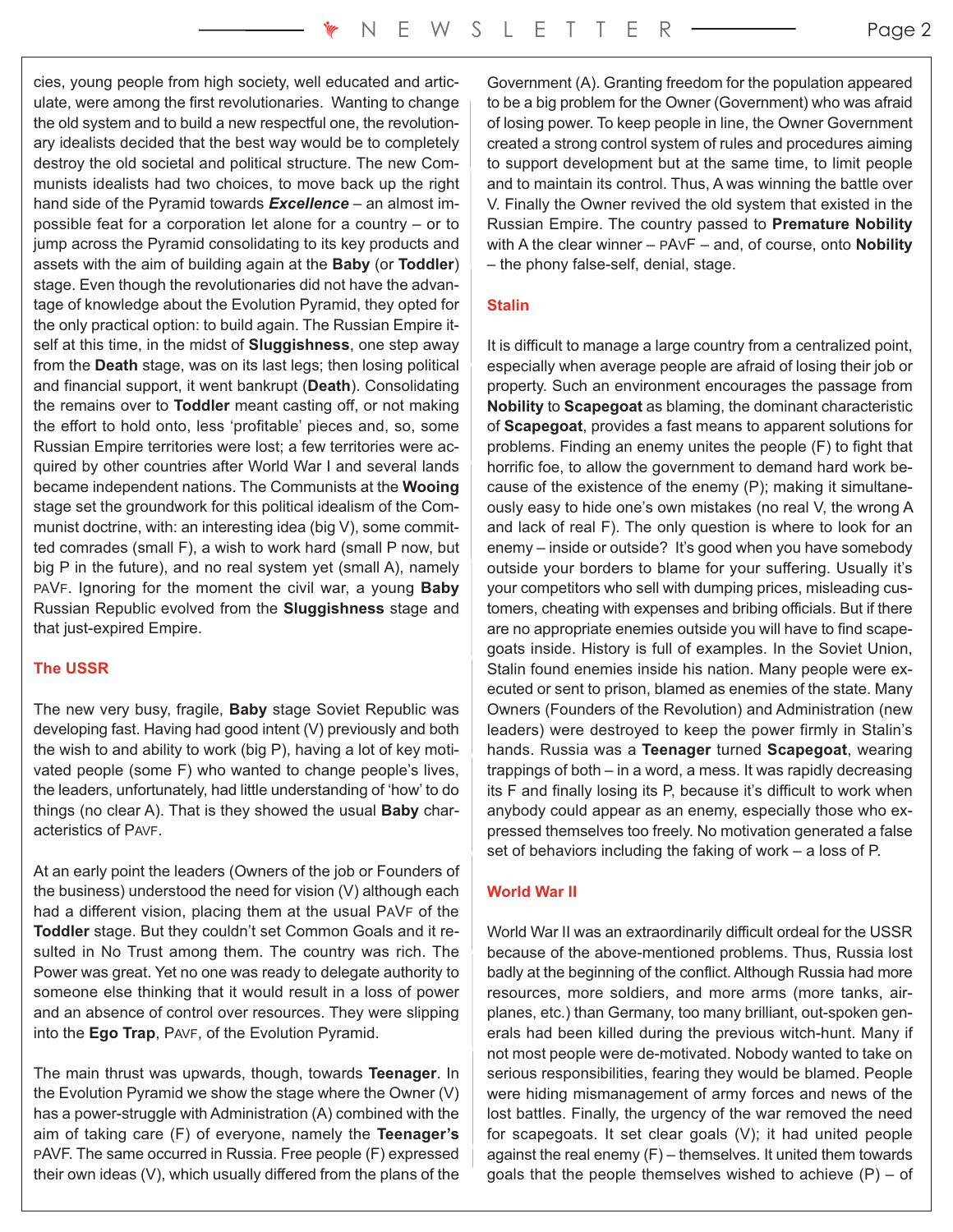defeating the outside enemy – and something that they now wanted to learn how to do (A). The country had returned back to, and passed through, **Teenager** on a fast-track to *Excellence* at war (PAVF). The final victory became the best possible reward for the nation.

#### **The Reprieve**

After the war, the old problem of **Nobility** started to raise its head again. The country had a clear practical vision – to rebuild and revive itself after war. Cities had been destroyed and almost 30 million people were dead. But the old controlling system (A) returned, and no clear political vision (V) stood on the horizon, yet the social system 'looked after' everyone (F). Thus, the standard PAVF of **Nobility** prevailed.

After Stalin's death the new administration tried to reorganize the country. The old leaders were pointed out to be wrong (not blamed but criticized, which had been impossible before – a recipe for parricide). It was understood that the old government system (A) should be changed (V); a new or better vision was adopted, based on the same Communism ideal but with clear goals and a measurement system (such as each family should get its own apartment by the year 2000, some 40 years away). More freedoms were given and the ability to express one's opinions was allowed.

But the firmly entrenched bureaucracy was not about to give up its grip. It was rationalized that to manage those masses of territories, to not lose power to others (who might even prove to be better), more A was needed and therefore set. Real V started to decline despite government statements to the contrary. The Communist party leaders embraced **Nobility** (PAVF), becoming a class of elite, 'special' people. Still, some visionaries, such as Khrushchev, who attempted to liberalize the system including rehabilitation of political prisoners, ended up being blamed for all the present mistakes. He lost his power and was retired 'for health reasons', replaced by Breshnev, as the country swung into the **Scapegoat** stage (PA\_F). Dissidents were again sent to mental hospitals. The Administration decided that the results on paper provided easier targets than hands-on results. And if you control mass media you can control the printed results. After the country had lost its V (manifested by an unwillingness to change) it then lost its P and its F, reaching **Sluggishness** again (\_A\_ \_). Everything was organized around central planning – the colour, weight, size, quality and quantity of each product was planned<sup>4</sup>. If a company did not sell enough blue pens it would lose its quota bonus; lots of blue pens went to people who didn't want blue. Lack of P brought a huge deficit to the country. The Soviet Union was still financially supporting many countries in order to build Communism around the world, but it was no longer increasing its riches. Something was needed to save the nation.

Perestroika had an idea of introducing new V, resolving problems of the past, reorganizing A, increasing P and uniting people within the country (F), instead of perpetuating the false paper Union (which still rankled of turf wars). Applying these P, V and F traits could move the country back up the Evolution slope from **Sluggishness** (\_A\_ \_) to the less disastrous evils of **Scapegoat** and then to **Nobility** (PAVF). But the new leaders didn't understand the strength of the A they were facing (the only constituent of PAVF left at **Sluggishness**). Nor did they comprehend the management rule that structure determines strategy. Thus, having the old structure still in place ensured that the old strategy would endure. It was again, from a sense of futility, a need and an attempt to burn something to the ground and to build from the beginning. The greatest mistake, however was to think that A could be burned and that they could fight A by introducing more A. (Prohibition of alcohol to combat alcoholism led to more alcoholism, health problems from homemade brew, an increase in imports and a loss of world leadership of vodka quality standards.) In the final analysis, the lack of P, V and F left the country mired in **Sluggishness**. The loss of its popular and financial support resulted in the collapse (**Death**) of the political structure of the Union of Soviet Socialists Republic (USSR).

#### **The Russian Federation**

Now, a newly formed political entity, the Russian Federation, faced not only the new issues but also the old problems as well. For example, relations with some former member republics, such as the Ukraine, decayed and their membership in the federation was lost. Some misapplied concept of fighting centralization with decentralization resulted in parts of the Soviet industry being placed all over the country – so wheels could be produced in Kazahkstan, engines in Lithuania, glass in Byelorussia, electronics in Russia and assembly of the products or vehicle could occur in Estonia. Unfortunately after the collapse of the Union, the former links ceased to exist and no cars could be assembled anywhere. While the newly introduced free market economy offered many possibilities (V), people did not fully embrace the market economy. They were tired of the bureaucratic force (A) of the former Union, and despite being taught all their lives to trust the leaders and the mass media they no longer viewed them so naively; their experience had taught them that those leaders who asked for the people's trust (F) were probably phonies. The people's own F was down. New opportunities gave easy money – there was no need for P. With the downplaying of P, A and F, the Russian Federation was back to the dreamy **Wooing** stage (PAVF). Too many "friends" of important people around giving away too many resources including natural, human, intellectual and military, forced the

<sup>4</sup> In the late 1960's, from Ottawa, I sold a \$100,000 leading-edge industrial electronics device to Russia and was amazed to find that it had to meet a certain weight criterion. So we added useless (but heavy) steel to the base of the structure to conform. – WEC.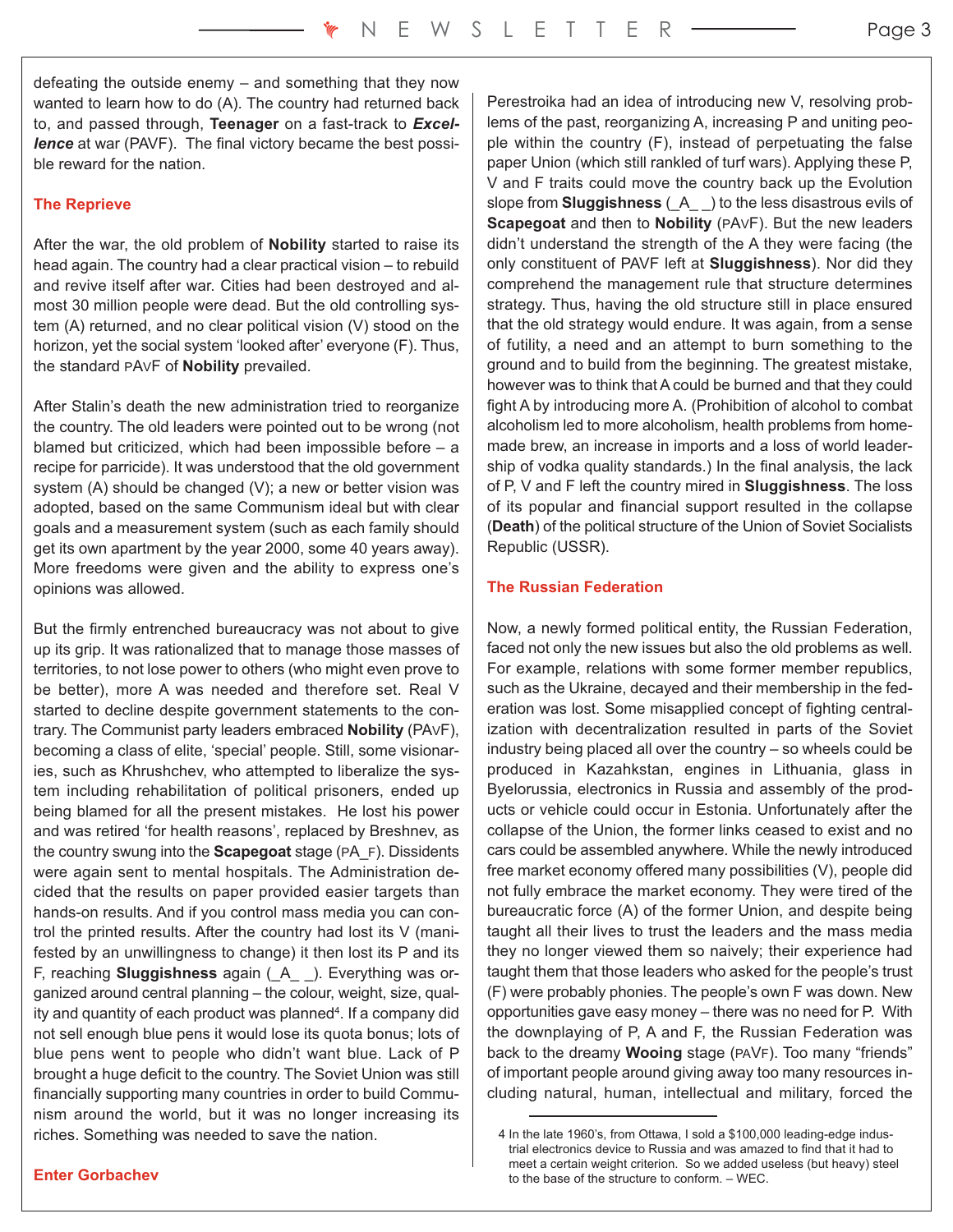country into a fast development (P) mode – the **Baby** stage (PAVF) to save itself from further collapse. Here we go again!

# **Dreaming of Past Glories**

As before, the power of the entrenched A of Russia was not taken into consideration, and meanwhile a desire for the old system started to revive itself. For many people, the past Soviet Union had many good features with its social orientation: a universal healthcare system, food subsidies and comprehensive education. In science it was one of the best in the world, although it was degraded somewhat due to lack of V and high A; but science had a good history – cosmonauts, fighter aircraft, optics, mathematics, toroidal energy, etc. Thus, comparisons made by people in this day did not favor the new government with memories lingering of past advantages. They forgot the empty shelves in the stores, purges and witch hunting, political prisons and insane asylums. Instead they saw decreasing levels of education, drug addiction (which was new to the nation) and low quality goods by businesses in pursuit of a fast ruble. High inflation was another new problem. The bread that always cost 10 kopecks and bus tickets at 4 kopeks now cost a hundred times as much. Prices were rising each day – it was nonsense. People recalled the stability of the old Soviet order but, now, nothing was stable. As a result many people dreamed about the resurrection of the old regime. However, no one could seriously consider turning back the clock.

## **What Lies Ahead?**

Despite the problems, the Russian economy and its society today are racing forward although there have been many personal casualties along the way. Russia has moved beyond the self-sustaining **Toddler** into the **Teenager** stage. The reality means the old system (A) lingers on. Now, as in many times of the past, Russia has started into **Premature Nobility**. It is in the midst of rejecting many good ideas from capable and experienced people while re-activating aspects of the old bureaucratic government system (increasing A at the expense of V). It is destroying social orientation (decrease in F). And, as a new twist, it has decided to make itself look like the USA; it thinks that to become like the USA it needs to decrease the intellectual pursuits of the nation – replace caviar with hamburgers, ballet with TV sitcoms and symphonic music with rock, not to mention re-starting its imperialistic behavior on the international field and increasing military expenditures – the easy route, one devoid of hard work (decrease in P). The problem is that by decreasing P, increasing A and by reducing V and F, as noted above, **Teenager** Russia (PAVF) is directing itself towards **Scapegoat** (PA\_F) and **Sluggishness** (\_A\_ \_) again. It may be a new and different thrust but nevertheless Russia appears headed towards the same destination.

Today Russia, with one foot still in the stage of **Teenager** has the opportunity to move to *Excellence*, or at the very least,

avoid **Nobility**. How? Russia needs to invest in new research (V), to set clear mission, vision and goals of the nation (more V), to reform its bureaucracy by creating a strategy that will take into consideration a means to deal with the presently enlarged bureaucracy (A). (A similar analysis of modern-day China will show how it could be done.) Russia needs to pay more attention to social orientation (F) – to rebuild a common healthcare system, high quality education, and state aid to the poor. It needs a clear measurement system (A) to motivate towards results (P). That is, it has to focus on a dramatic increase of V and equally dramatic decrease of A. At the same time, Russia must increase, to a lesser extent, both P and F if it hopes to achieve *Excellence*.

Russia has a choice – the easy short-term route or the more arduous, better-resulting route. Fortunately, today many of Russia's problems can be resolved at a relatively low cost; tomorrow if Russia becomes **Noble** again, corrections will be much more costly.

Vasiliy Ilyasov with Bill Caswell CCCC

www.caswellccc.com

www.respectrevolution.com

## **References**

[A] Caswell W., Personality of Politics, CCCC Newsletter, Ottawa Canada, May 2006

[B] Caswell W., The Climb to Excellence, Volume II of a 12-part series, General Store Publishing House, Renfrew ON, Canada, 2005.

[C] Caswell W., The Evolution Pyramid (Saving the Enterprise), Volume III of a 12-part series, Section 12.6, General Store Publishing House, Renfrew ON, Canada, to be released in 2006.

[D] Caswell W., The Respect Revolution, a 12-part book series, General Store Publishing House, Renfrew ON, Canada, 2004- 2006

[E] Adizes I., Corporate Lifecycles, Prentice Hall, Englewood Cliffs, NJ, 1988